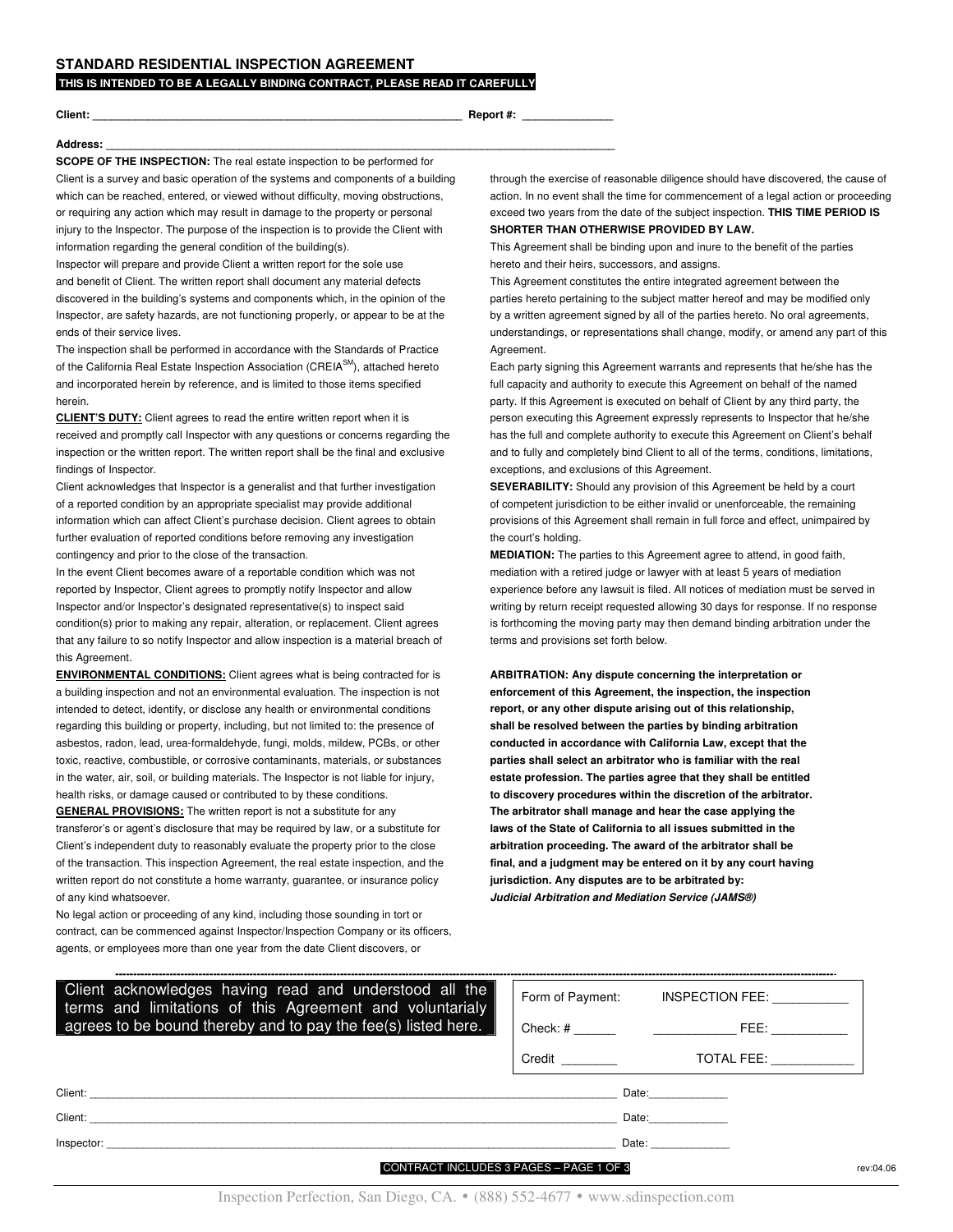#### **RESIDENTIAL STANDARDS OF PRACTICE – FOUR OR FEWER UNITS**

## **Part I. Definitions and Scope**

These Standards of Practice provide guidelines for a *real estate inspection* and define certain terms relating to these *inspections*. *Italicized* words in these Standards are defined in Part IV, Glossary of Terms.

**A.** A *real estate inspection* is a survey and basic *operation* of the *systems* and *components* of a *building* which can be reached, entered, or viewed without difficulty, moving obstructions, or requiring any action which may result in damage to the property or personal injury to the *Inspector*. The purpose of the inspection is to provide the Client with information regarding the general *condition* of the *building(s)*. Cosmetic and aesthetic *conditions* shall not be considered.

**B.** A *real estate inspection* report provides written documentation of material defects discovered in the *inspected building's systems* and *components* which, in the opinion of the *Inspector*, are *safety hazards*, are not *functioning* properly, or appear to be at the ends of their service lives. The report may include the *Inspector's* recommendations for correction or further evaluation.

**C.** *Inspections* performed in accordance with these Standards of Practice are not *technically exhaustive* and shall apply to the *primary building* and its associated *primary parking structure.*

### **Part II. Standards of Practice**

A *real estate inspection* includes the *readily accessible systems* and *components* or a *representative number* of multiple similar *components* listed in SECTIONS 1 through 9 subject to the limitations, exceptions, and exclusions in Part III.

## **SECTION 1 – Foundation, Basement, and Under-floor Areas**

A. Items to be *inspected*:

- 1. Foundation *system*
- 2. Floor framing *system*
- 3. Under-floor ventilation
- 4. Foundation anchoring and cripple wall bracing
- 5. Wood separation from soil
- 6. Insulation
- B. The *Inspector* is not required to:
- 1. *Determine* size, spacing, location, or adequacy of foundation bolting/ bracing *components* or reinforcing *systems*

2. *Determine* the composition or energy rating of insulation materials

## **SECTION 2 – Exterior**

- A. Items to be *inspected*:
- 1. Surface grade directly adjacent to the *buildings*
- 2. Doors and windows
- 3. Attached decks, porches, patios, balconies, stairways, and their

#### enclosures

- 4. Wall cladding and trim
- 5. Portions of walkways and driveways that are adjacent to the *buildings*
- B. The *Inspector* is not required to:
- 1. *Inspect* door or window screens, shutters, awnings, or security bars
- 2. *Inspect* fences or gates or *operate* automated door or gate openers or

CONTRACT INCLUDES 3 PAGES – PAGES 2 OF 3

- their safety *devices* 3. Use a ladder to *inspect systems* or *components*
- **SECTION 3 – Roof Covering**

- A. Items to be inspected:
- 1. Covering
- 2. Drainage
- 3. Flashings
- 4. Penetrations
- 5. Skylights

### B. The *Inspector* is not required to:

- 1. Walk on the roof surface if in the opinion of the *Inspector* there is risk
- of damage or a *hazard* to the *Inspector*
- 2. Warrant or certify that roof *systems*, coverings, or *components* are free from leakage

## **SECTION 4 – Attic Areas and Roof Framing**

- A. Items to be *inspected*:
- 1. Framing
- 2. Ventilation
- 3. Insulation
- B. The *Inspector* is not required to:
- 1. Inspect mechanical attic ventilation *systems* or *components*
- 2. *Determine* the composition or energy rating of insulation materials

## **SECTION 5 – Plumbing**

- A. Items to be *inspected*:
- 1. Water supply piping
- 2. Drain, waste, and vent piping
- 3. Faucets and *fixtures*
- 4. Fuel gas piping
- 5. Water heaters
- 6. *Functional flow* and *functional drainage*
- B. The *Inspector* is not required to:

1. Fill any *fixture* with water or *inspect* overflow drains or drain-stops, or

- evaluate backflow *devices*, waste ejectors, sump pumps, or drain line cleanouts
- 2. *Inspect* or evaluate water temperature balancing *devices*, temperature fluctuation, time to obtain hot water, water circulation, or solar heating

*systems* or *components*

3. *Inspect* whirlpool baths, steam showers, or sauna *systems* or *components*

- 
- 4. *Inspect* fuel tanks or *determine* if the fuel gas *system* is free of leaks
- 5. *Inspect* wells or water treatment *systems*

# **SECTION 6 – Electrical**

- A. Items to be *inspected*:
- 1. Service equipment
- 2. Electrical panels
- 3. Circuit wiring
- 4. Switches, receptacles, outlets, and lighting *fixtures*
- B. The *Inspector* is not required to:
- 1. *Operate* circuit breakers or circuit interrupters
- 2. Remove cover plates
- 3. *Inspect* de-icing *systems* or *components*
- 4. *Inspect* private or emergency electrical supply *systems* or *components*
- **SECTION 7 – Heating and Cooling**
- A. Items to be *inspected*:
- 1. Heating equipment
- 2. Central cooling equipment
- 3. Energy source and connections
- 4. Combustion air and exhaust vent *systems*
- 5. Condensate drainage
- 6. Conditioned air distribution *systems*
- B. The *Inspector* is not required to:
- 1. *Inspect* heat exchangers or electric heating elements
- 2. *Inspect* non-central air conditioning units or evaporative coolers
- 3. *Inspect* radiant, solar, hydronic, or geothermal *systems* or *components*
- 4. *Determine* volume, uniformity, temperature, airflow, balance, or leakage of any air distribution *system*
- 
- *5. Inspect* electronic air filtering or humidity control *systems* or *components* **SECTION 8 – Fireplaces and Chimneys**
- A. Items to be *inspected*:
- 1. Chimney exterior
- 2. Spark arrestor
- 3. Firebox
- 4. Damper

Inspection Perfection, San Diego, CA. • (888) 552-4677 • www.sdinspection.com

5. Hearth extension